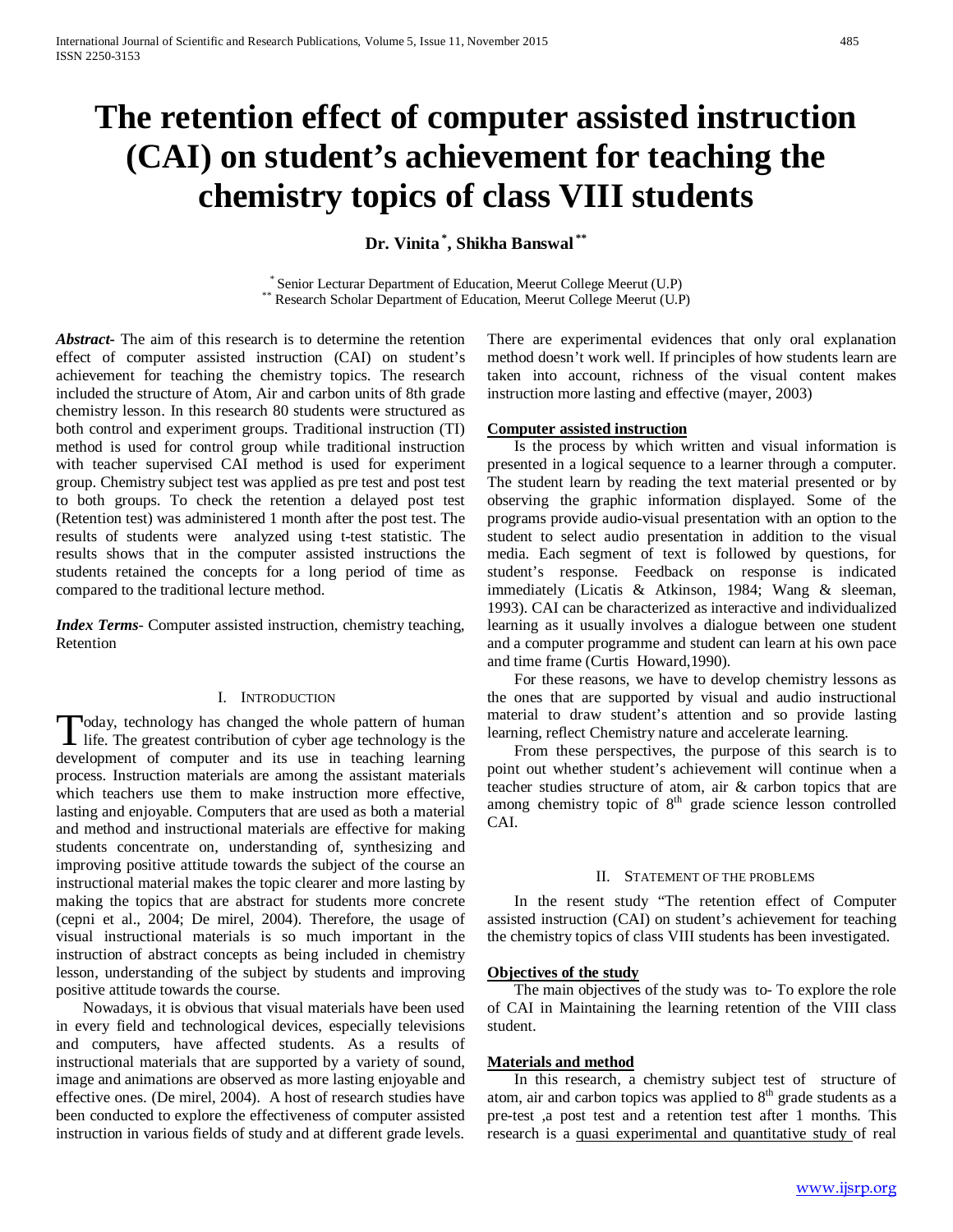test model, of controlled pre test and post test model. In this research, there are two groups as experiment having the lessons with CAI and control group having the lessons with TI.

### **Population and Sample**

 For this study the population has been defined as all students studying in class VIII of schools, using NCERT books and affiliated to CBSE Board. Out of all schools, one school "Godwin public school "selected randomly for the sake of study. This school is in a process of taking up CAI (or) computer assisted instructions in a very big way. Each section having 40 students comprising of boys & girls having approximately same level of academic achievement were taken. To have a sample from the population, the mean & SD of the marks obtained in class VII were calculated for each section. Two sections were found approximately some mean & SD. There 2 selections were taken for this study. One section served as the control group, were imparted the science lesson in a traditional method & the other section which was the experimental group were imparted lesson through computer assisted instruction teaching programme. Hindi medium schools were not included in this study because the developed tools were in English language.

 80 students were picked up from Godwin public school according to the following distribution.

*Table - 1 Distribution of students from Godwin Public School*

| Sr.No. | of<br>Name    | Section                                 | No.             |
|--------|---------------|-----------------------------------------|-----------------|
|        | school        |                                         | <b>Students</b> |
|        | Godwin        |                                         | 40              |
|        | public school | Sec. – A (Control<br>Group)<br>Sec. – C | 40              |
|        |               |                                         |                 |
|        |               | (Experimental Group)                    |                 |
|        | Total         |                                         |                 |
|        |               |                                         |                 |

 Random cluster sampling techniques has been used for this study.

# **Hypothesis**

 There is no significant difference in the Retention of the students taught chemistry through computer Assisted instruction and through traditional lecture method.

### **Variables involved**

 Present study entitled as "The retention effect of computer assisted instruction (CAI) on student's achievement for teaching the chemistry topics of class VIII students involves three variables out of which CAI is Independent variable & the dependent variables are the achievement & retention. The present study intends to investigate the effects of independent variable to the dependent variables. The fundamental aim is to find out the retention effect of computer assisted instruction (CAI) on student's achievement for teaching the chemistry topic. of class VIII students.

## **Computer Assisted instruction/CAI Package**

 In the present study the content was taught through two different methods. One was taught through the computer and the other taught through traditional method commonly used in schools. To teach through computer we needed the content in a specially designed dice that is known as a CAI package. In this study the researcher herself developed a CAI package on chemistry subject (chapters – structure of Atom, Carbon & Air). The chapters were selected from their course book. After finalizing, the chapters were divided into sub topics. Detailed information related to each chapter and sub topics in gathered. from resource material available in the school library and an internet. The topic and subtopics were than arranged in a sequential pattern to give the clear understanding of the topics.

# **The Reliability & Validity of the test**

 A 30 question, chemistry subject test about structure of atom, carbon & air units with reliability of  $= .82$  (coefficient of correlation obtained ) was developed in order to measure achievement. In present research, the parallel from method was used to estimate the reliability of the chemistry achievement test.

 The validity of a test depends upon the fidelity with which it measures what it purpose to measures. In the present research, "content validity" is employed in the selection of items of the test. The technique of face validity is for purpose of standardizing the tools was also employed.

 This developed chemistry achievement test was applied as a pre-test, a post test and a retention test to both groups.

# **Data collection & Organization**

 For this study data was collected from 2 section of class VIII respectively chemistry achievement test was administered after the experiment. In this way scores were organized to deal it with appropriate statistical techniques.

#### **Statistical Techniques**

 t-test was used to find the significance of difference between means of the 2 groups. (Experiment and control groups). For all statistical analysis 0.05 significance level was used.

## III. RESULT AND DISCUSSIONS

 Participants in this study consisted of 38 Male and 42 female students control group was composed of 18 male students and 22 female students whereas experimental group was composed of 20 male students and 20 female students.

 Independent sample t-test results demonstrated that there is no statistically significant difference between experiment and control groups students pre-test results  $(t=0.454; p>0.05)$ . Mean and standard deviation scores of the groups and t-test results are given in Table 2 in details.

 According to these results, it can be said that the knowledge levels of experiment and control group's students were at the same level at the beginning of the course.

 According to post-test results that were gained after the application of the course, a statistically meaningful difference was found between experiment and control group's post test scores ( $t=5.36$ ;  $p<0.05$ ). As shown in Table 3 when we look at the group's mean scores in order to understand that whose side this difference is in favor of, post-test scores of experiment group students are determined as higher that post-test scores of control group students. That means, there is determined a significantly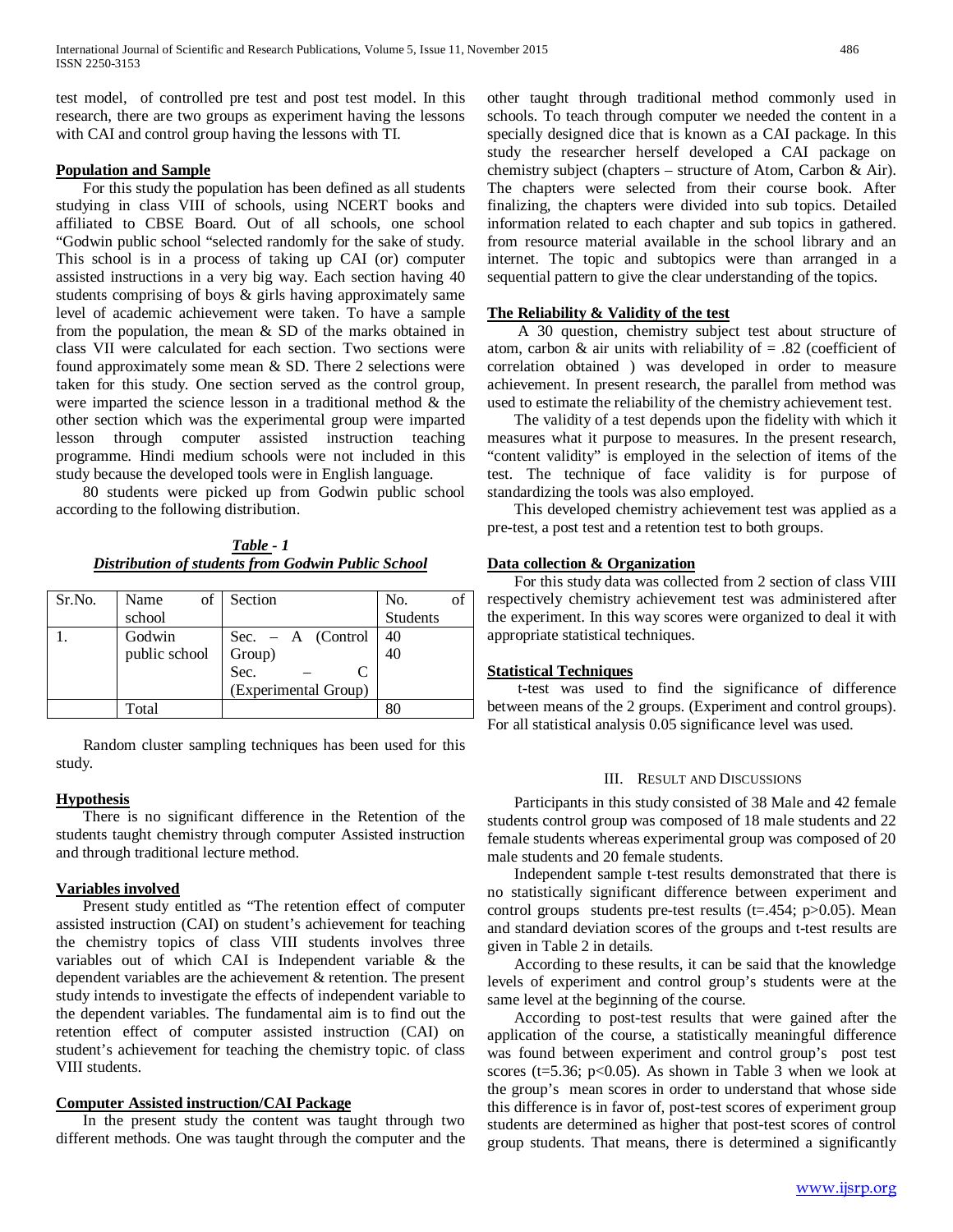meaningful deference for the achievement levels at the end of the course in favor of experiment group students.

 Retention test was applied 1 month later than post-test application in order to see the retention effect of carried out education on experiment and control groups on student's achievement. As a result of retention test application, independent-samples t-test was used in order to see whether there was a statistically meaningful difference between both group's scores. Results were summarized in Table-4.

 According to information given in Table-4 a statistically meaningful difference was found between the retention results of experiment and control groups ( $t=5.91$ ;  $p<0.05$ ). Both group's scores in order to understand that whose side this difference is in favor of, retention test scores of experiment group students are determined as higher than retention test scores of control group students. That means, retention level of the achievement test of the course for experiment group students is determined as higher than retention level of the achievement test of the course for control group students. This results shows that CAI not only provides better learning but also helps longer retention of gained properties.

 Table 4 shows that experiment group's gain level is higher than control group's one. This situation is seen as continuing at retention test after 1 month.

 If we look retention test into account, experiment group students have lost less knowledge than control group student have lost less knowledge than control group student according to post-test results. That means, CAI show retention effect. Although change is little for both groups, retention scores for CAI are closer than the ones of IT. It Results in that CAI is more effective in lasting achievement. There is a positive effect of educational technology on learning, without any doubt (Mihalca and Miclea, 2003)

# IV. CONCLUSION

 Results of this research determined that there is significantly meaningful difference between pre-test and post-test scores at chemistry Achievement test of both experiment and control groups. This shows that not only TI but also CAI are effective on student's achievement. A main effect of CAI on retention: participants learning with animated pictures remembered more elements than participants learning with static graphics. A positive effect of dynamic presentation appeared.

 Another result of this research is that while there was not any significantly meaningful difference on both groups pre-test scores, there found a deference at post-test scores in favor of experiment group. According to this result, CAI are effective than TI on students' achievement. If we compare the group's mean scores, the difference between gain levels increased almost nearly two times highly in favor of experiment group.

#### **REFERENCES**

- [1] Akpinar, F.., Aktamis, II and Ergin, Q. (2005). The Students' view on the use of Educational Technology in Science Course. The Turkish Online Journal of Educational Technology, 4(1), Article 12.
- [2] Bayraktar, S. (2001). A meta Analysis of the Effectiveness of Computer Assisted Instruction in Science Education. The Journal of Research on Technology in Education, 34(2), 173-188.
- [3] Cepni, S., Ozsevec, T., Saydkan, F. and Emre, F.B. (2004). The Comparison of achievement levels of science teaching program students at two universities. V. International Science and Mathematics Education Congress Report, Volume II, Ankara, 1241-1246.
- [4] Cepni, S., Tas E. and Kose S. (2006). The effects of Computer Assisted Materials on Student's cognitive levels, misconceptions and attitude toward science. Computers and Education, 2006 (46), 192-205.
- [5] Curtis, C., M. & Howard, M., K. (1990) A Comparison Study of the Effectivness of CAI and Traditional Lecture Techniques as Method of Staff Development for Nurses. Retrieved from www.widowmaker.com on Sep. 20, 2002.
- [6] Demirel, O. (2004). Planning and Evaluation in Instruction; Art of Teaching, Pegem Publicaton.
- [7] Ivowi, U.M.O., 1984, Missconceptions physics amongst Nigerian secondary school students, Phys. Educ., 19, 279-285.
- [8] Kahraman, O. (2007). Effect of the computer assisted instruction on student's attitude and achievement on the physics topic of the 7th grade science lesson Pamukkale University, M.Sc. Thesis, pamukkale University, Science Institute, Denizli.
- [9] Locatis, C., N. & Atkinson, F.D. (1984). Media and Technology for Education and Training Columbus: Charles E, Merrill Publishing Co.
- [10] Mayer, R.E. (2003). The promise of multimedia learning using the same instructional design methods across different media. Learning and Instructon, 13(2), 125-139.
- [11] Mihalca L. & Miclea M. (2003). Current Trends in Educational Technology Research, Romanian Association for Cognitive Science, Doctoral Thesis, Boston University, Boston.
- [12] Wang. S., Sleeman, P.J. (1993). A Comparison of the Relative Effectiveness of Computer Assisted Instruction and Conventional journal of Instructional Media. Vol. 20 (1), pp. 225.

#### **AUTHORS**

**First Author** – Dr. Vinita, Senior Lecturar Department of Education, Meerut College Meerut (U.P) **Second Author** – Shikha Banswal, Research Scholar Department of Education, Meerut College Meerut (U.P)

| The test secrets of chemistry remember 10st |    |      |        |      |      |  |
|---------------------------------------------|----|------|--------|------|------|--|
| Groups                                      |    | Mean |        |      |      |  |
| Experiment                                  | 40 | 5.65 | J. I J | .454 | 0.08 |  |
| Control                                     | 40 | 5.36 | 2.53   |      |      |  |

**Table- 2** *Pre-test scores of Chemistry Achievement Test-*